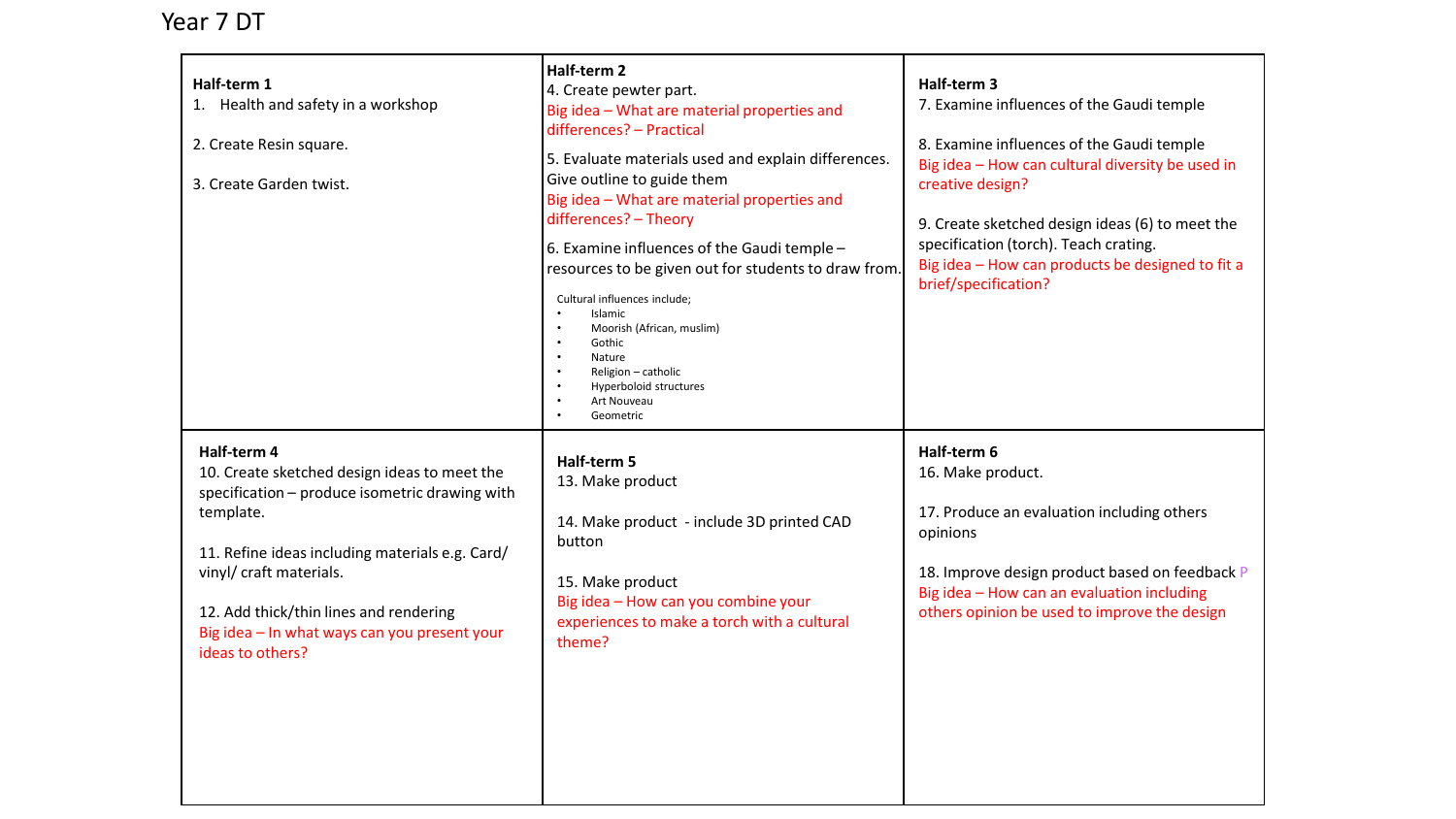## Year 8 DT

| Half-term 1<br>1. Demonstrate cradle to the grave<br>Big idea - What is meant by cradle to the<br>grave in relation to products?<br>2. Test out fusing plastics<br>3. Test out weaving plastics Verbal feedback<br>and questioning during practical                                                                                                   | Half-term 2<br>4. Test out paper crafts. Verbal feedback and<br>questioning during practical<br>5.6R's<br>6. Product analysis in relation to<br>sustainability. Adapt to improve it's<br>ecofriendliness. Scaffolding will be needed<br>for some students<br>Link to year 7 as the analysed product is the<br>garden ornament made in previous year<br>Big idea - What are the 6Rs and how do they<br>relate to design? | Half-term 3<br>7. Adapt designs to create unique upcycled<br>response (bird feeder) Use questioning to<br>avoid design fixation and push for greater<br>depth and additional skills in the design from<br>year 7<br>8. Adapt designs to create unique upcycled<br>response (bird feeder) Use questioning to<br>avoid design fixation and push for greater<br>depth and additional skills in the design from<br>year 7<br>9. Planning for making<br>Big idea - Produce design ideas in response<br>to a brief<br>Product will be from a limited number<br>of options |
|-------------------------------------------------------------------------------------------------------------------------------------------------------------------------------------------------------------------------------------------------------------------------------------------------------------------------------------------------------|-------------------------------------------------------------------------------------------------------------------------------------------------------------------------------------------------------------------------------------------------------------------------------------------------------------------------------------------------------------------------------------------------------------------------|---------------------------------------------------------------------------------------------------------------------------------------------------------------------------------------------------------------------------------------------------------------------------------------------------------------------------------------------------------------------------------------------------------------------------------------------------------------------------------------------------------------------------------------------------------------------|
| Half-term 4<br>10. Costings Provide material costs and<br>formula<br>11. Making Verbal feedback and questioning<br>during practical<br>12. Making Verbal feedback and questioning<br>during practical<br>Builds on knowledge and skills from year 7.<br>Greater independence and higher quality<br>required.<br>Big idea - Make a response to a brief | Half-term 5<br>13. Making Verbal feedback and questioning<br>during practical<br>14. Development Assist students with<br>decision making<br>Builds on evaluation work from year 7 as<br>development is used<br>15. Making Verbal feedback and questioning<br>during practical<br>Big idea - Develop a response to a brief                                                                                               | Half-term 6<br>16. Evaluation Evaluation should build on the<br>depth achieved in year 7 taking into account<br>brief and client<br>17. Development Guide to deeper<br>improvements from previous developments<br>18. Present products<br>Big idea - Produce an evaluation and<br>suggest improvements                                                                                                                                                                                                                                                              |